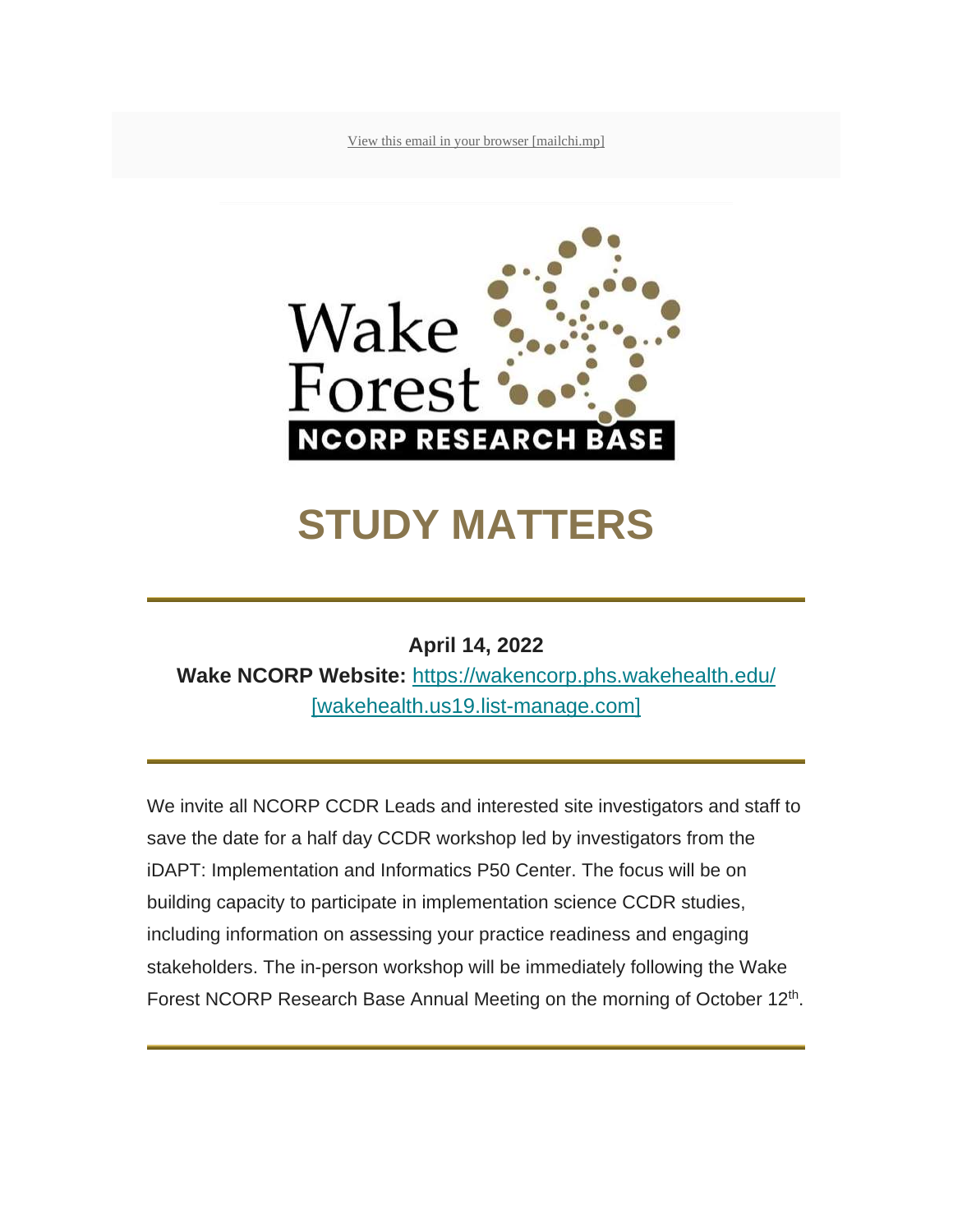# **For Funding Opportunities Announcements Relevant to NCORP CCDR, click on this link:**

[https://healthcaredelivery.cancer.gov/funding/opportunities.html](https://urldefense.com/v3/__https:/wakehealth.us19.list-manage.com/track/click?u=a8dd4147fd4a4623cc1b318f8&id=c009190864&e=5e52385a02__;!!GA8Xfdg!nkbXx2PkTVOdKDE5Evcv0l7M9bmbQQBZeSKy4sfS1lsufllXrtkfE4XEFhy-DPYn$)  [\[wakehealth.us19.list-manage.com\]](https://urldefense.com/v3/__https:/wakehealth.us19.list-manage.com/track/click?u=a8dd4147fd4a4623cc1b318f8&id=c009190864&e=5e52385a02__;!!GA8Xfdg!nkbXx2PkTVOdKDE5Evcv0l7M9bmbQQBZeSKy4sfS1lsufllXrtkfE4XEFhy-DPYn$)

## **Upcoming Site Calls**

## **WF-97415 - UPBEAT - Understanding and Predicting Breast Cancer Events After Treatment**

April 20, 2022 at 1:00pm EDT

## **WF-1901 - IMPACTS - Internet Delivered Management of Pain Among Cancer Treatment**

May 11, 2022 at 2:30pm EDT

## **WF-1802 - PCW - Influence of Primary Treatment for Prostate Cancer on Work Experience**

May 17, 2022 at 1:30pm EDT

### **WF-1805CD - HN-STAR - Implementation and Effectiveness Trial of HN-**

**STAR**

May 18, 2022 at 3:00pm EDT

**WF-1804CD - AH-HA - Assessing Effectiveness and Implementation of an EHR Tool to Assess Heart Health Among Survivors (AH-HA)**

May 19, 2022 at 11:30am EDT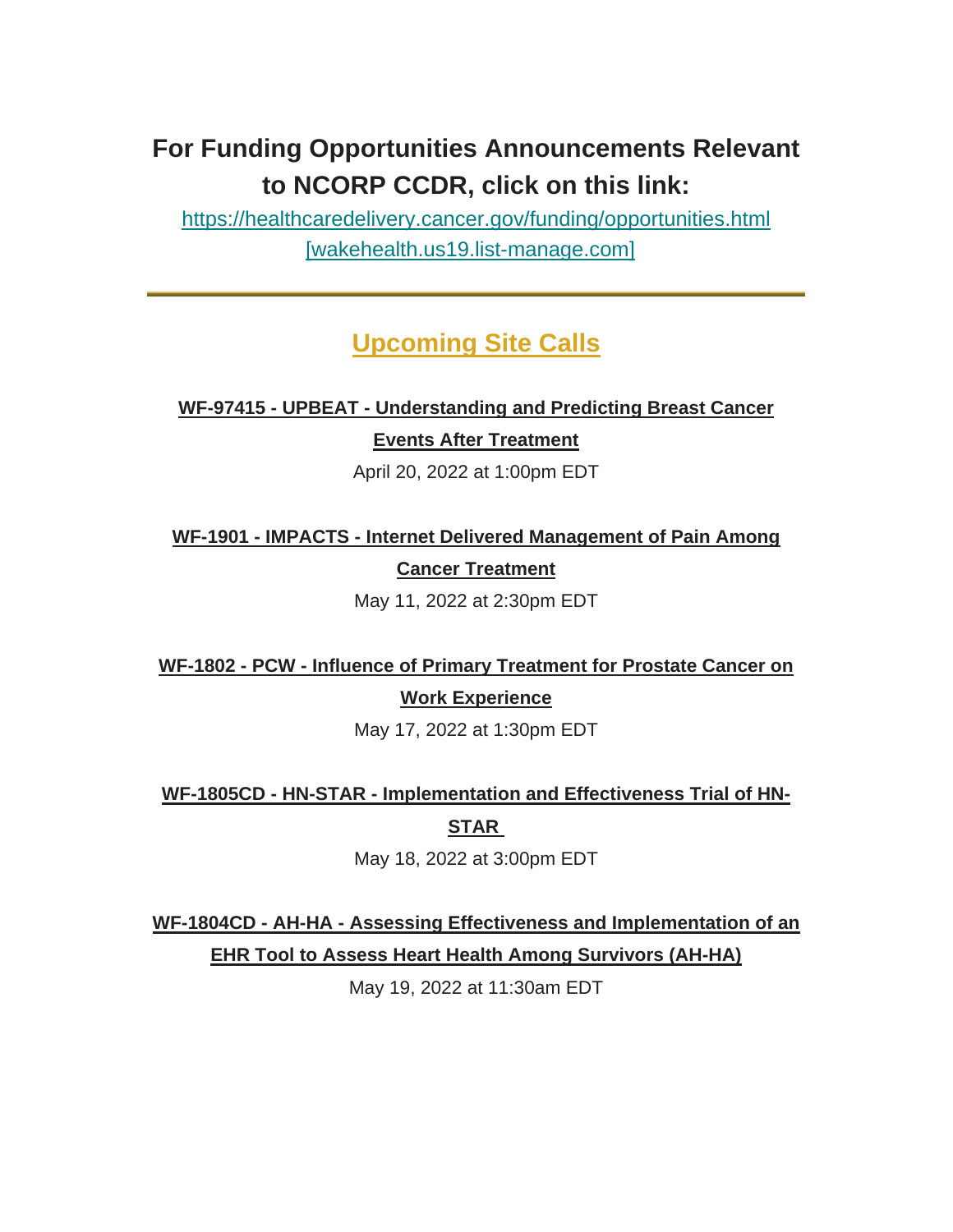If you would like to attend, but did not receive an invitation, please email [NCORP@wakehealth.edu](mailto:NCORP@wakehealth.edu)

**Please email** [7NCORP@wakehealth.edu](mailto:7NCORP@wakehealth.edu) **when shipping biospecimen samples. Include the FEDEX tracking number in your email so that misplaced samples can be tracked before they spoil. Please ship by "FedEx Priority Overnight" (please change this on the pre-printed shipping label if this is not selected).** 

## **Study Updates**

# **WF-1901 - IMPACTS - Internet Delivered Management of Pain Among Cancer Treatment**

**Amendment 5, Protocol Version Date 02/28/2022 was released 03/22/2022**

Changes with this amendment include: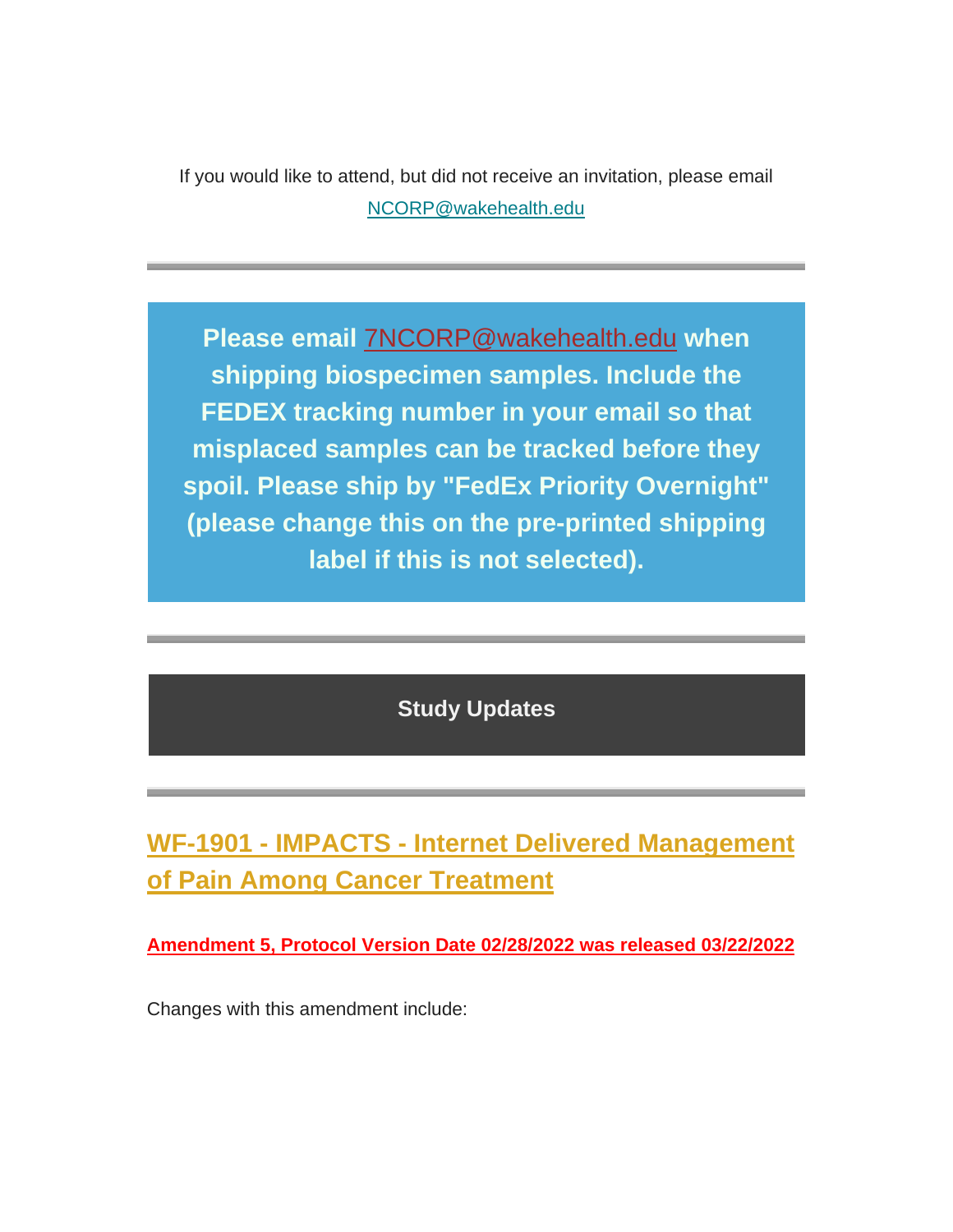- Removing T1 and T2 neurocognitive assessments and streamlining questionnaires to reduce patient and site burden.
- Requesting a waiver of documentation of consent to allow local NCORP site staff to obtain consent in person or remotely.
- Participants will be allowed to complete baseline questionnaire via an email link prior to the baseline visit or during the in-clinic visit.
- In addition to T2, T3 and T4, we are now providing participants with a \$25 gift card for completing the baseline (T1) assessment.

#### **Regulatory Requirements:**

- Re-consent of patients is not required with this amendment.
- All sites are required to use the NCI CIRB as their IRB of record per the NIH Policy on the Use of a Single Institutional Review Board for Multi-Site Research (NPT-OD-17-076).
- Site Open to Enrollment (SOTE) letter from the WF NCORP RB will be provided to the site after all onboarding activities are completed.

#### **Document Access:**

- The protocol documents are available on the [CTSU \[wakehealth.us19.list](https://urldefense.com/v3/__https:/wakehealth.us19.list-manage.com/track/click?u=a8dd4147fd4a4623cc1b318f8&id=f3b7dac023&e=5e52385a02__;!!GA8Xfdg!nkbXx2PkTVOdKDE5Evcv0l7M9bmbQQBZeSKy4sfS1lsufllXrtkfE4XEFmR72yM4$)[manage.com\]](https://urldefense.com/v3/__https:/wakehealth.us19.list-manage.com/track/click?u=a8dd4147fd4a4623cc1b318f8&id=f3b7dac023&e=5e52385a02__;!!GA8Xfdg!nkbXx2PkTVOdKDE5Evcv0l7M9bmbQQBZeSKy4sfS1lsufllXrtkfE4XEFmR72yM4$) website.
- An updated **Helpful Guide, Study Staff Fact Sheet, CRA Checklist, and REDCap User Guide** is available on the [WAKENCORP](https://urldefense.com/v3/__https:/wakehealth.us19.list-manage.com/track/click?u=a8dd4147fd4a4623cc1b318f8&id=e67f4fb4ed&e=5e52385a02__;!!GA8Xfdg!nkbXx2PkTVOdKDE5Evcv0l7M9bmbQQBZeSKy4sfS1lsufllXrtkfE4XEFnbMrK0m$)  [\[wakehealth.us19.list-manage.com\]](https://urldefense.com/v3/__https:/wakehealth.us19.list-manage.com/track/click?u=a8dd4147fd4a4623cc1b318f8&id=e67f4fb4ed&e=5e52385a02__;!!GA8Xfdg!nkbXx2PkTVOdKDE5Evcv0l7M9bmbQQBZeSKy4sfS1lsufllXrtkfE4XEFnbMrK0m$) website.

#### **Participation:**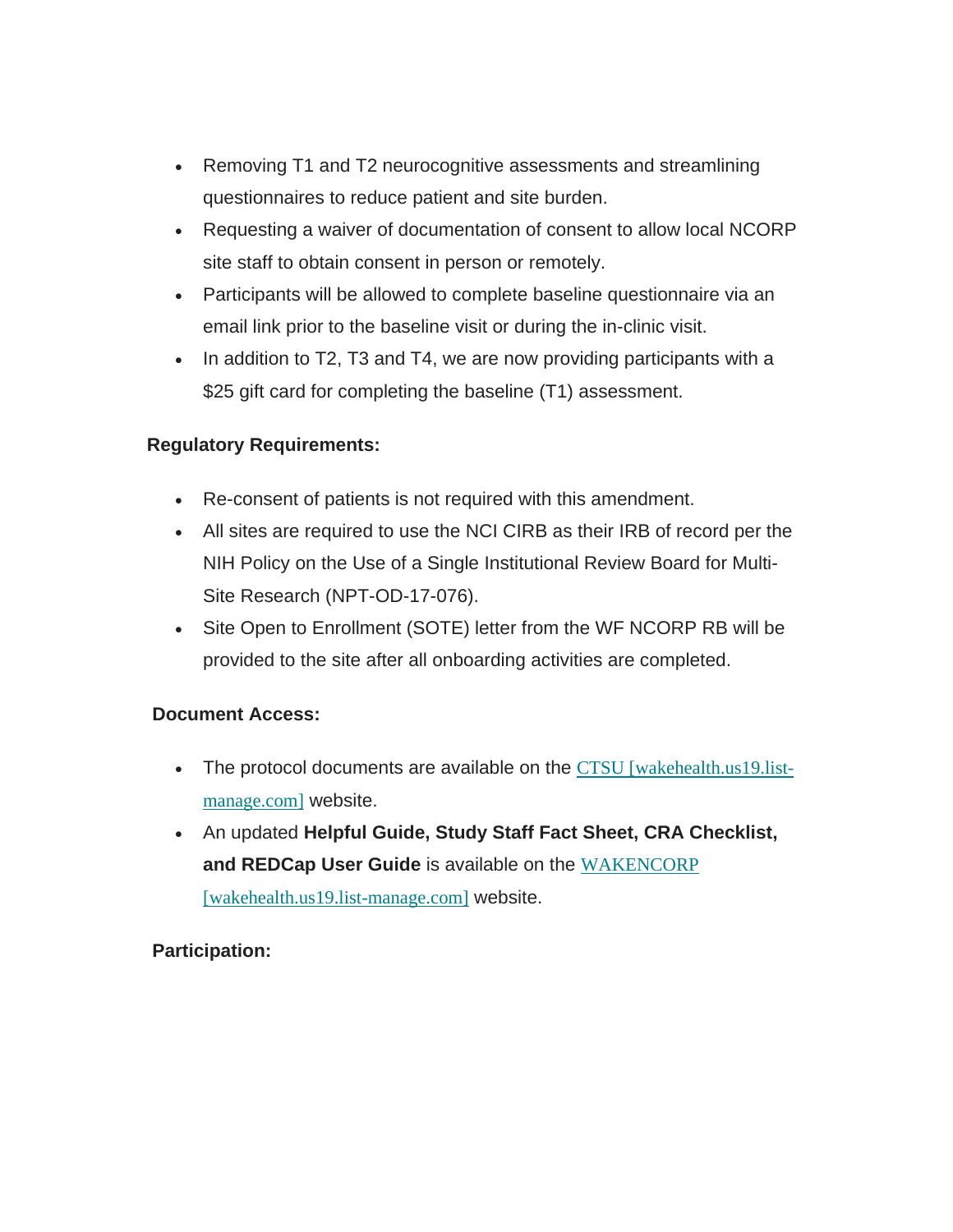• If there are any questions about the activation process or if your site is interested in participating in this study, please contact [NCORP@wakehealth.edu](mailto:NCORP@wakehealth.edu). Attn: WF-1901.

The recorded **WF-1901 IMPACTS Amendment #5 Introductory Webinar-2022.03.22** has been posted on the [WAKENCORP \[wakehealth.us19.list](https://urldefense.com/v3/__https:/wakehealth.us19.list-manage.com/track/click?u=a8dd4147fd4a4623cc1b318f8&id=e389ecd881&e=5e52385a02__;!!GA8Xfdg!nkbXx2PkTVOdKDE5Evcv0l7M9bmbQQBZeSKy4sfS1lsufllXrtkfE4XEFkIspZzX$)[manage.com\]](https://urldefense.com/v3/__https:/wakehealth.us19.list-manage.com/track/click?u=a8dd4147fd4a4623cc1b318f8&id=e389ecd881&e=5e52385a02__;!!GA8Xfdg!nkbXx2PkTVOdKDE5Evcv0l7M9bmbQQBZeSKy4sfS1lsufllXrtkfE4XEFkIspZzX$) website under DASHBOARD/VIDEOS.

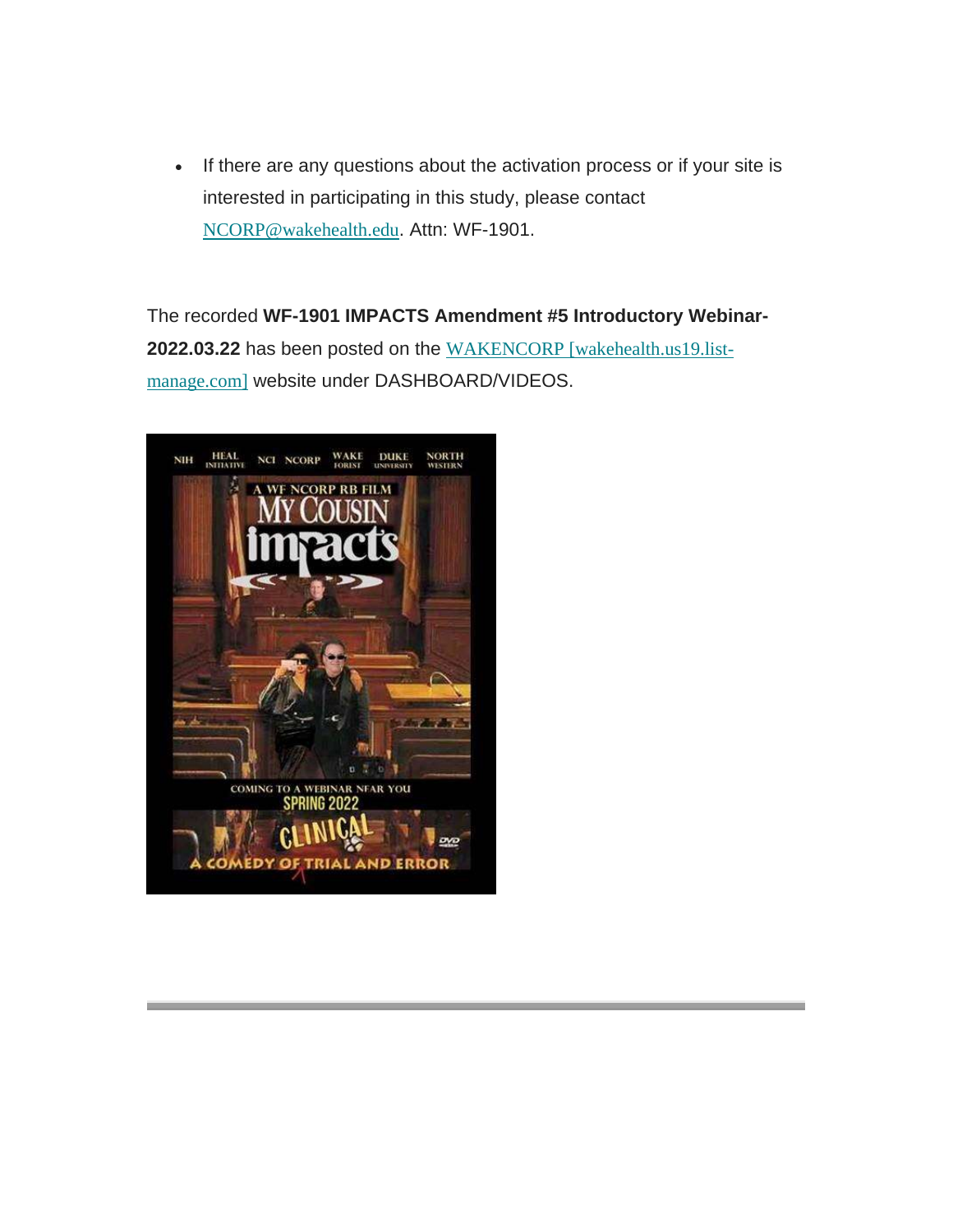# **WF-1805CD - HN-STAR - Implementation and Effectiveness Trial of HN-STAR**

We are pleased to announce that we will be offering travel awards to the top two accruing sites between January 19 and July 31, 2022. Each award will cover two nights' accommodations at the Wake Forest NCORP 2022 Annual Meeting in Myrtle Beach, SC at the Marriott Grand Dunes in October.

# **WF-97415 - UPBEAT - Understanding and Predicting Breast Cancer Events after Treatment**

Our Biospecimen lab is still unable to obtain the gold top 5.0 mL B&D tubes (#367986) approved in the UPBEAT Study protocol. There is still a nationwide shortage of these tubes. As a substitute, the lab will ship Red/Gray mottled 8.5 mL SST tubes (B&D #367988). Please use these 8.5 mL tubes to draw blood for serum when an unexpired gold top tube is not available. If you have current gold top tubes at your site, you may use those instead.

We will note a protocol deviation in the participant's REDCap record if these 8.5 mL tubes are used. If you use the 8.5 mL tube, please note that on the shipping log when sending the samples to the lab.

The lab will provide current gold top tubes to sites that need them as soon as they receive a new supply.

Please contact [NCORP@wakehealth.edu](mailto:NCORP@wakehealth.edu) if you have any questions.